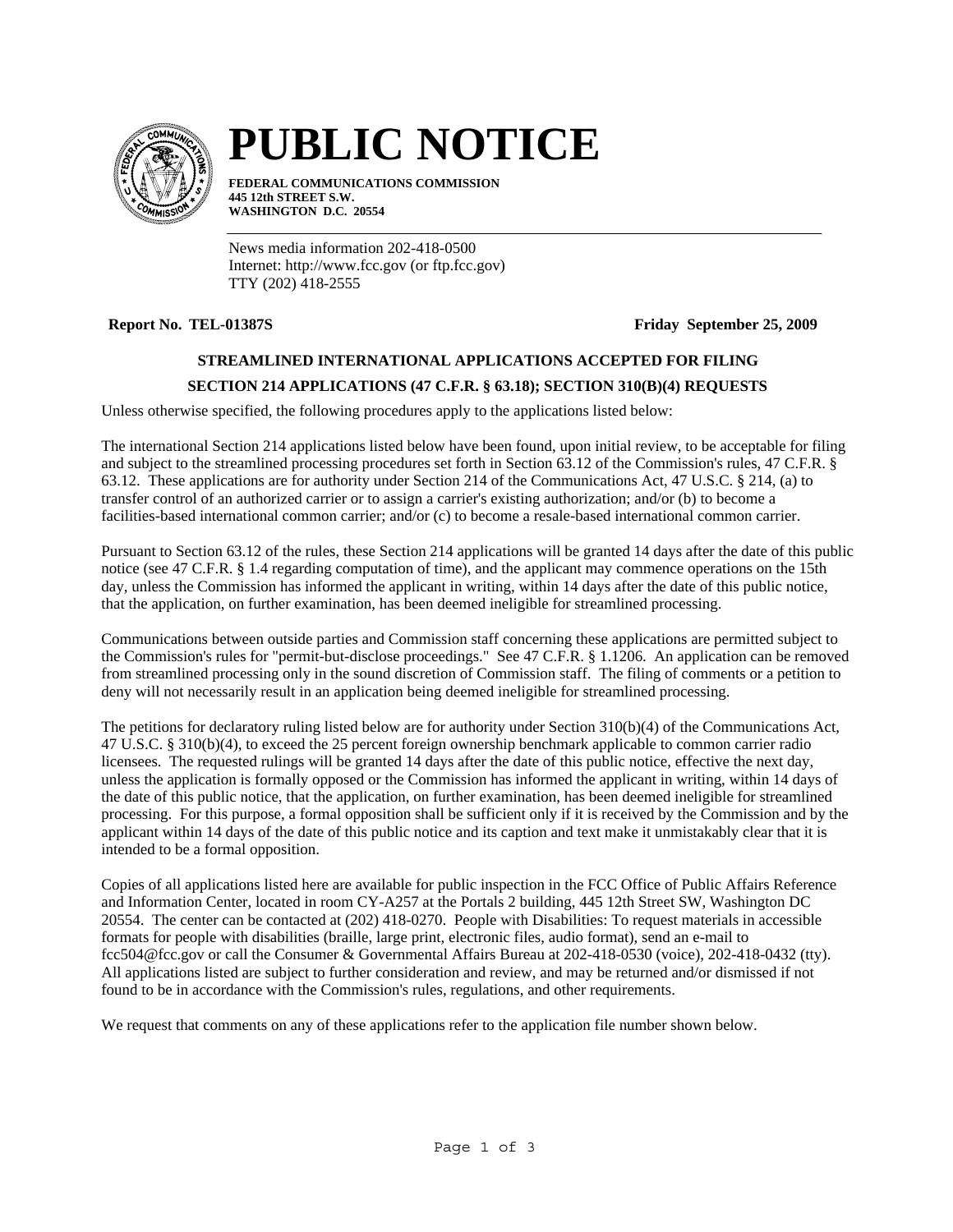| ITC-214-20090807-00377<br>Ε<br>INETWORKS GROUP, INC<br>International Telecommunications Certificate<br>Global or Limited Global Resale Service<br>Service(s):<br>Application for authority to provide resale service in accordance with section 63.18(e)(2) of the Commission's rules, 47 C.F.R. § 63.18(e)(2).                                                                                                                                                                                                |
|----------------------------------------------------------------------------------------------------------------------------------------------------------------------------------------------------------------------------------------------------------------------------------------------------------------------------------------------------------------------------------------------------------------------------------------------------------------------------------------------------------------|
| ITC-214-20090825-00393<br>Е<br>Global Direct Communications, Inc.<br>International Telecommunications Certificate<br>Global or Limited Global Facilities-Based Service, Global or Limited Global Resale Service<br>Service(s):<br>Application for authority to provide facilities-based service in accordance with section $63.18(e)(1)$ of the Commission's rules, and also to provide<br>resale service in accordance with section 63.18(e)(2) of the Commission's rules, 47 C.F.R. § 63.18(e)(1), (2).      |
| Gracetel, Inc.<br>ITC-214-20090907-00408<br>Ε<br>International Telecommunications Certificate<br>Service(s):<br>Global or Limited Global Resale Service<br>Application for authority to provide resale service in accordance with section 63.18(e)(2) of the Commission's rules, 47 C.F.R. § 63.18(e)(2).                                                                                                                                                                                                      |
| ITC-214-20090911-00413<br>Ε<br>Velocity Telephone, Inc.<br>International Telecommunications Certificate<br>Global or Limited Global Resale Service<br>Service(s):<br>Application for authority to provide resale service in accordance with section 63.18(e)(2) of the Commission's rules, 47 C.F.R. § 63.18(e)(2).                                                                                                                                                                                            |
| ITC-214-20090911-00414<br>N.E. Colorado Cellular Inc.<br>Ε<br>International Telecommunications Certificate<br>Global or Limited Global Resale Service<br>Service(s):<br>Application for authority to provide resale service in accordance with section 63.18(e)(2) of the Commission's rules, 47 C.F.R. § 63.18(e)(2).                                                                                                                                                                                         |
| ITC-214-20090915-00418<br>Ε<br>Optivon, Inc.<br>International Telecommunications Certificate<br>Global or Limited Global Resale Service<br>Service(s):<br>Application for authority to provide resale service in accordance with section 63.18(e)(2) of the Commission's rules, 47 C.F.R. § 63.18(e)(2).                                                                                                                                                                                                       |
| ITC-214-20090916-00416<br>Е<br>Atlas Express Communication Corporation<br>International Telecommunications Certificate<br>Global or Limited Global Facilities-Based Service, Global or Limited Global Resale Service<br>Service(s):<br>Application for authority to provide facilities-based service in accordance with section $63.18(e)(1)$ of the Commission's rules, and also to provide<br>resale service in accordance with section 63.18(e)(2) of the Commission's rules, 47 C.F.R. § 63.18(e)(1), (2). |
| ITC-214-20090916-00417<br>Ε<br>Grasshopper Group, LLC<br>International Telecommunications Certificate<br>Global or Limited Global Resale Service<br>Service(s):<br>Application for authority to provide resale service in accordance with section 63.18(e)(2) of the Commission's rules, 47 C.F.R. § 63.18(e)(2).                                                                                                                                                                                              |
| ITC-214-20090918-00421<br>Ε<br>Serve Global, LLC<br>International Telecommunications Certificate<br>Global or Limited Global Resale Service<br>$Service(s)$ :<br>Application for authority to provide resale service in accordance with section 63.18(e)(2) of the Commission's rules, 47 C.F.R. § 63.18(e)(2).                                                                                                                                                                                                |
| $\mathbf E$<br>ITC-214-20090922-00420<br><b>OMNIAT</b> International Telecom, LLC<br>International Telecommunications Certificate<br>Global or Limited Global Resale Service<br>Service(s):<br>Application for authority to provide resale service in accordance with section 63.18(e)(2) of the Commission's rules, 47 C.F.R. § 63.18(e)(2).                                                                                                                                                                  |
| E<br>ITC-214-20090922-00422<br>FiberNet Monticello<br>International Telecommunications Certificate<br>Global or Limited Global Resale Service<br>Service(s):<br>Application for authority to provide resale service in accordance with section 63.18(e)(2) of the Commission's rules, 47 C.F.R. § 63.18(e)(2).                                                                                                                                                                                                 |